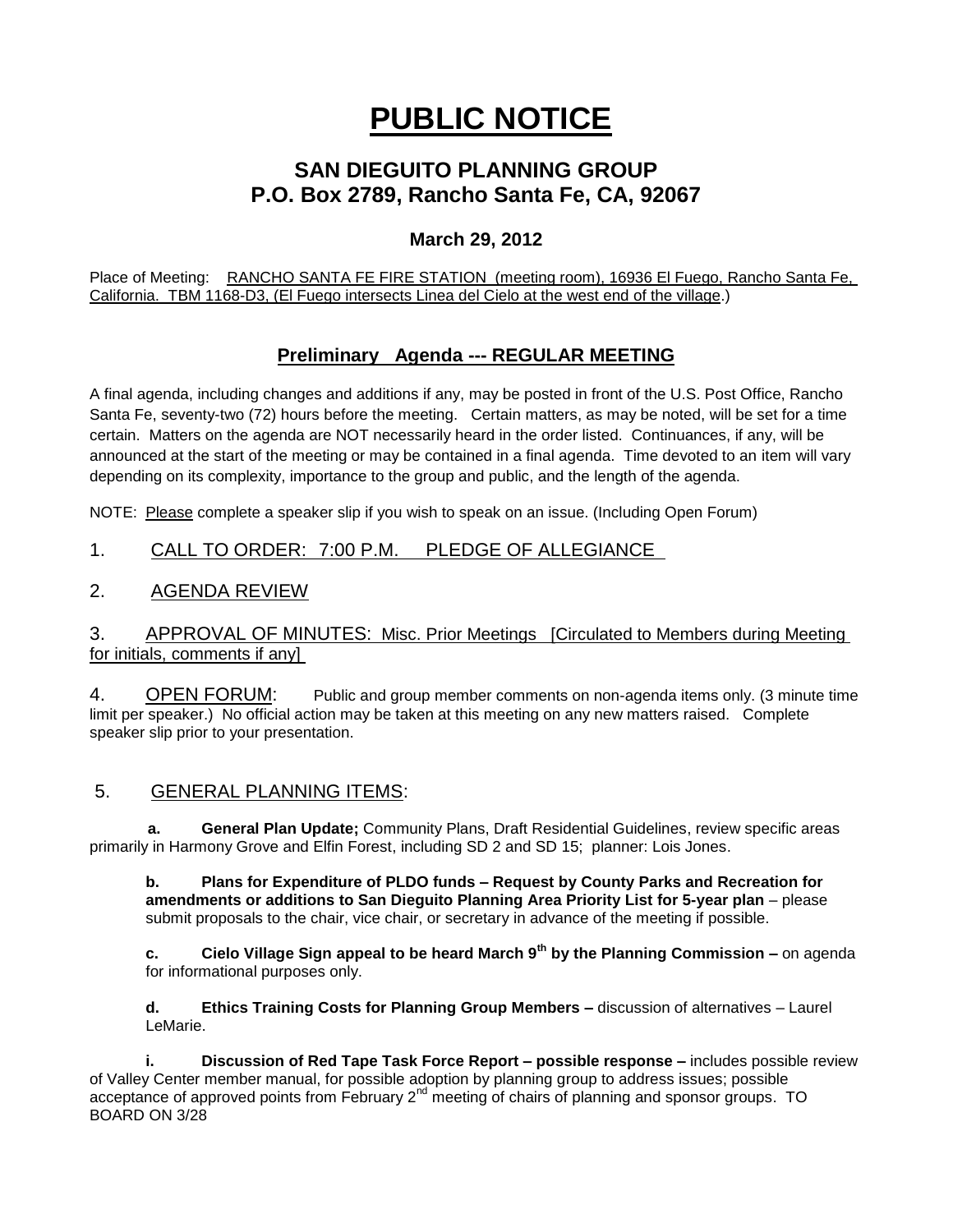**j. County of San Diego – Climate Action Plan – available for review at**  [http://www.sdcounty.ca.gov/dplu/Public\\_Review\\_Non-CEQA.html](http://www.sdcounty.ca.gov/dplu/Public_Review_Non-CEQA.html)

k. **MUP Mod - P95-012W1 (3301-95-012-01) - Verizon Wireless Cell Site** at 1790 Rancho Summit Drive, Olivenhain Mun. Water District - Project is the installation of new 30kW emergency backup diesel generator with a diesel tank in a new 9' 10" x 11' 2" completely enclosed manufactured generator sound enclosure - Project Contact: John Bitterly (714) 349-5539 / DPLU Planner: Marisa Smith (858) 694-2621 / Planning Group: Don willis (858) 481-6922

#### 6. MAJOR PROJECTS AND LAND USE ITEMS:

**A. 3300-10-037 (P10-037RPL1], REZ 10-004 P 10-037 REZ 10-004 CHINESE BIBLE MUP/REZONE – KIVA 09-0117132 – Santa Fe Valley Chinese Church 16919 Four Gee Road n/o Tallus Glen.** Proposed church in Santa Fe Valley Specific Plan area – 1000 seat main sanctuary, to expand to 1500, with classrooms, offices recreation, school, and ancillary uses. 43 ft. high with two 57 ft. towers; S88 zone to RS-2 zone Applicant contact: Ron Harper, Jr. 858-449-4425 Planner: Bruce Liska

**B. 3500-12-002 (STP12-002) Cornell Site Plan "D" designator—El Apajo and Via de Santa Fe; design** plan review for single family residence with 4 car garage attached by a patio cover on he left hand side of the main house and a second dwelling unit built on the rear of the house. Applicant contact Jorge A. Becerril (619) 405-0813; Planner, Ira S Epstein

**C. 3813-11-001 [REZ 11-001] – TM 5669 –SPA-11-001, STP 11-014] - Crosby Enclave** apn 267-190-03- 00 s/e corner of Del Dios Hwy and Bing Crosby Boulevard, north side of entry to Crosby Estates – requires rezone from S88/A70/RR to RS7, specific plan amendment, site plan review, and subdivision map; Proposal would increase density from 3 single family residential units to 15 lots with 13 dwelling units on 8 acres, entry from Bing Crosby Blvd. - @ 52% of property below 15% slope, with >40% above 50% slope – minimum net lot size @6300 sq. ft. [@ 0.15 acre] Owner: TOR Investments; Applicant California West Communities – contact Dan Rehm 858-558-4500 Planner: TBA **[To be cont'd]**

**D. AD 12-007 Mayer Residence Administrative Permit** 17025 Sobre Los Cedrros, RSF @ Linea del Cielo, addition to residence between existing home and street; guest living quarters, etc., to add @ 1620 sq. ft. to residence, @ 1300 sq.ft. guest living quarters, garage addition, partial conversion of garage, additional structure for pool equipment.; Applicant Contact Don Looney 760-434-7966 Planner: Laurel LeMarie

**E. Anderson Major Subdivision, Log No. 02-08-006; 3100, TM 5278.** Notice Intent to adopt a Mitigated Negative Declaration for a tentative map for a 18.9-acre parcel into 5-lot residential subdivision located at 20253 Elfin Forest Road. Land use designation 17 Estate Residential, zoning is Rural Residential (RR). APN 679-100-12; Thomas Brothers: page 1148, Grid G/1 and G/2. Applicant: Albert and Violeta Anderson, (760) 471-1484; DPLU Project Manager: Kristina Jeffers, (858) 694-2604; SDPG Planner: Doug Dill, (760) 736-4333.

#### 7. REPORTS AND GENERAL DISCUSSION:

DEL DIOS NICOLAS CHRISTENFELD PARKS / TAC/COUNTY PARKS GENERAL PLAN 2020 + COMMUNITY PLAN LOIS JONES<br>SAN DIEGUITO RIVER PARK BRUCE LISK 4S RANCH **TOM HICKERSON** RSF ASSOCIATION BILL SCHLOSSER/LOIS JONES ROADS & TRAFFIC / SANDAG BILL SCHLOSSER

BRUCE LISKA/CHACO CLOTFELTER